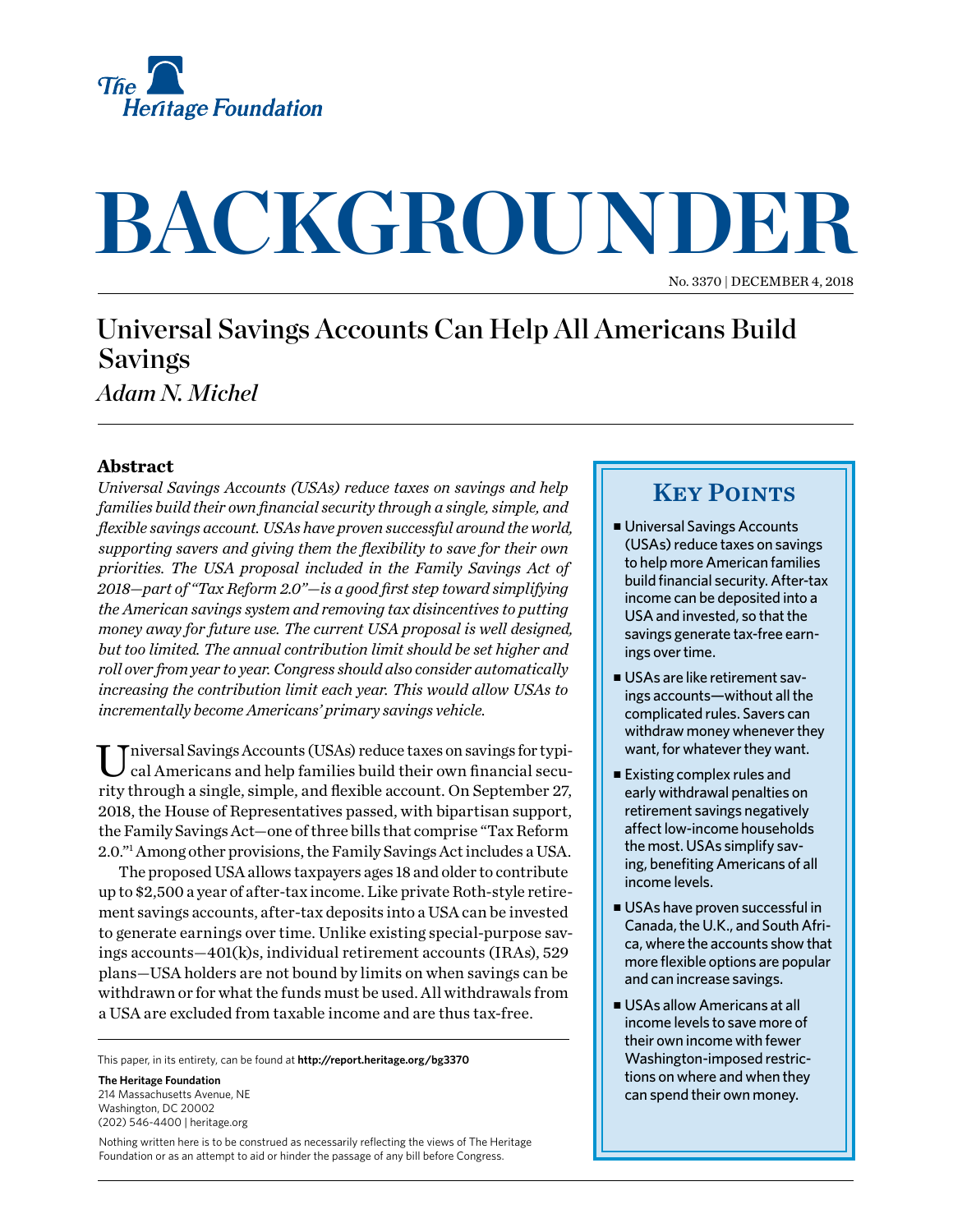Although USAs are simple, the problems they help address are complex. The taxation of savings and investment in the U.S. is confusing, and the terminology is rarely intuitive. This *Backgrounder* serves as a primer on how qualified savings accounts help to alleviate the multiple taxation of personal savings and business investment. USAs are a new and simple savings account much like existing retirement and education savings accounts. USAs allow Americans at all income levels to save more of their own income with fewer Washington-imposed restrictions on where and when they can spend their own money.

#### **History of USAs in the United States**

Many different types of accounts have been described as USAs. In 1999, President Bill Clinton proposed a Universal Savings Account as a supplemental retirement account that included a refundable tax credit and government matching to encourage and subsidize additional saving.<sup>2</sup> President Clinton's proposal is distinct from the USAs under consideration today, as it was an addition to the formal retirement system.

The proposal most similar to the USA accounts discussed today, called a Lifetime Savings Account (LSA), was first included in President George W. Bush's fiscal year (FY) 2005 budget. President Bush proposed a series of simplifications to existing retirement accounts and a new LSA that would "allow an individual to earn a tax-free return on deposit amounts and withdraw the funds as needed without paying further taxes and without facing a withdrawal penalty."3 Introduced in Congress by Representative

Sam Johnson (R–TX) and Senator Craig Thomas (R– WY), the Lifetime Savings Account Act of 2005 (H.R. 1163, S. 545) allowed after-tax contributions of up to \$5,000 a year, and excluded distributions from gross income.4 Similar to LSAs, Representative Dave Brat (R–VA) and Senator Jeff Flake (R–AZ) introduced the Universal Savings Account Act in 2015 (H.R. 4094, S. 2320) and again in 2017 (H.R. 937, S. 232), with a \$5,500 yearly contribution limit.5

The Family Savings Act of 2018 (H.R. 6757) includes the most recent proposal for a USA. Similar to the Brat–Flake proposal, taxpayers ages 18 and older could contribute up to \$2,500 a year of after-tax income to their account. Any distributions from the account are excluded from taxable income, making them free of additional tax.

More far-reaching reforms to simplify and consolidate the myriad different private retirement accounts have also been described as USAs.<sup>6</sup> The IRS lists more than 16 different private retirement accounts, each with its own eligibility rules, income and contribution thresholds, early withdrawal penalties, and employer requirements.7 In addition to retirement savings accounts, there are college and K–12 "529 plans" and Coverdale education savings accounts.<sup>8</sup> The multiple sets of rules that govern similar savings accounts should be streamlined to eliminate unnecessary complications that discourage use of the accounts.<sup>9</sup> However, for the purposes of this discussion, the term Universal Savings Account describes a new account *in addition* to the retirement and education accounts that currently exist.

- 4. H.R. 1163, 109th Cong., 1st Sess., and S.545, 109th Cong., 1st Sess.
- 5. Universal Savings Account Act, S. 2320, 114th Cong., 1st Sess., and Universal Savings Account Act, S. 323, 115th Cong., 2nd Sess.
- 6. Erica York, "The Complicated Taxation of America's Retirement Accounts," Tax Foundation, May 22, 2018, [https://taxfoundation.org/](https://taxfoundation.org/retirement-accounts-taxation/) [retirement-accounts-taxation/](https://taxfoundation.org/retirement-accounts-taxation/) (accessed November 14, 2018).
- 7. Internal Revenue Service, "Types of Retirement Plans," <https://www.irs.gov/retirement-plans/plan-sponsor/types-of-retirement-plans> (accessed July 11, 2018).
- 8. There are also various savings accounts for health care expenses, such as ABLE accounts for disability-related expenses, health savings accounts, and flexible spending accounts, that are entirely tax-free and for which deposits are tax-deductible and distributions for qualified expenses are not included in gross income.
- 9. Adam N. Michel, "Four Priorities for Tax Reform 2.0—and Seven Supporting Reforms," Heritage Foundation *Issue Brief* No. 4888 July 16, 2018, [https://www.heritage.org/taxes/report/four-priorities-tax-reform-20-and-seven-supporting-reforms.](https://www.heritage.org/taxes/report/four-priorities-tax-reform-20-and-seven-supporting-reforms)

<sup>1.</sup> Protecting Family and Small Business Tax Cuts Act of 2018, H.R. 6760, 115th Cong.; American Innovation Act of 2018, H.R. 6756, 115th Cong., 2nd Sess.; and Family Savings Act of 2018, H.R. 6757, 115th Congress, 2nd Sess.

<sup>2.</sup> David John, "President Clinton's Flawed Universal Savings Account Program," Heritage Foundation *Executive Memorandum* No. 593, April 29, 1999,<https://www.heritage.org/social-security/report/president-clintons-flawed-universal-savings-account-program>, and news release, "Remarks of the President on Universal Savings Accounts," The White House, April 14, 1999, [https://clintonwhitehouse4.archives.gov/WH/](https://clintonwhitehouse4.archives.gov/WH/New/html/19990414-3020.html) [New/html/19990414-3020.html](https://clintonwhitehouse4.archives.gov/WH/New/html/19990414-3020.html) (accessed November 14, 2018).

<sup>3.</sup> "The Budget for Fiscal Year 2005: Promoting Prosperity, Expanding Opportunity," U.S. Government Publishing Office, p. 33, [https://www.gpo.](https://www.gpo.gov/fdsys/pkg/BUDGET-2005-BUD/pdf/BUDGET-2005-BUD-8.pdf) [gov/fdsys/pkg/BUDGET-2005-BUD/pdf/BUDGET-2005-BUD-8.pdf](https://www.gpo.gov/fdsys/pkg/BUDGET-2005-BUD/pdf/BUDGET-2005-BUD-8.pdf) (accessed November 19, 2018).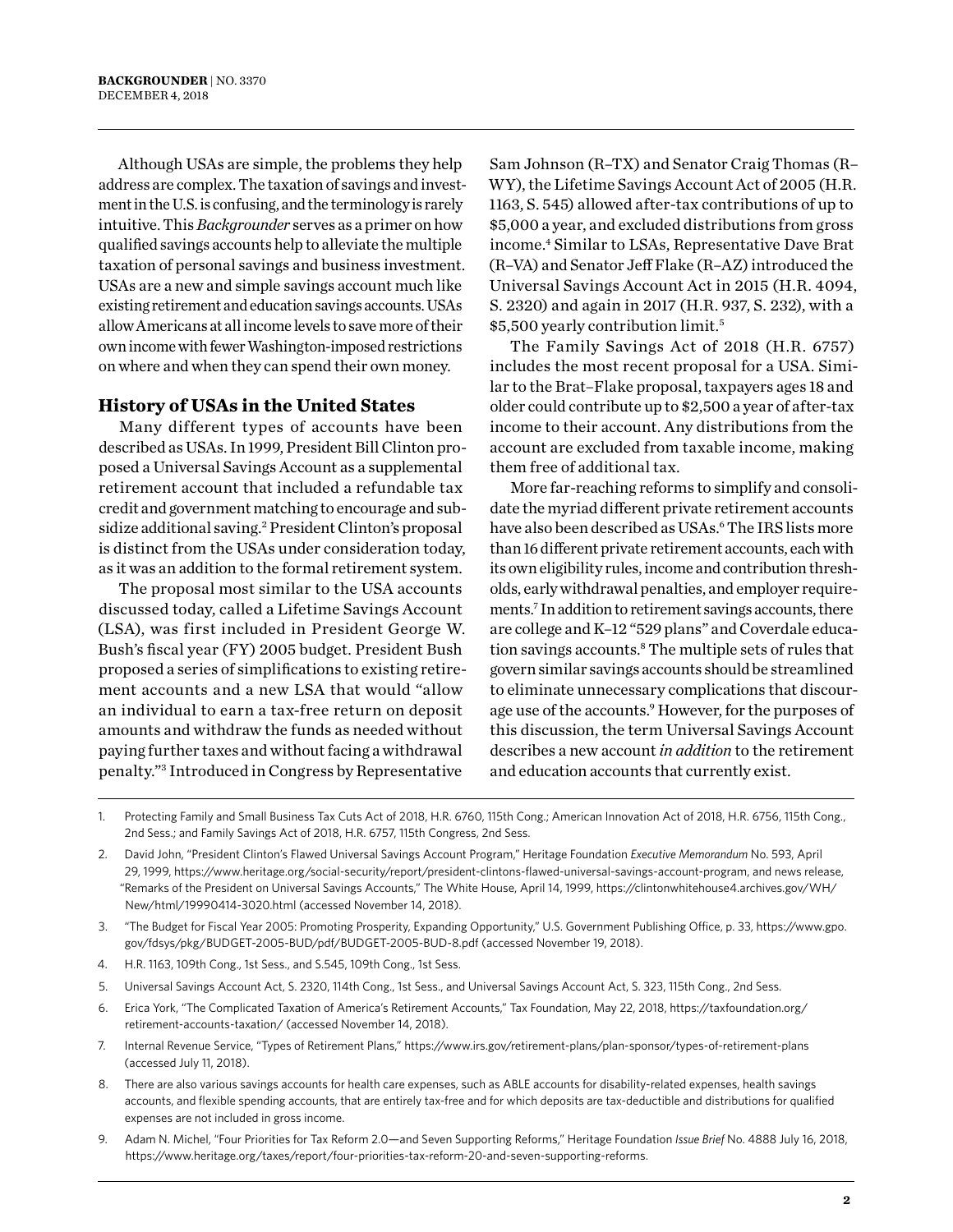# **Roth and Traditional Savings Accounts Face**

| <b>Same Tax Rate</b>            |                       |                |                                       |
|---------------------------------|-----------------------|----------------|---------------------------------------|
|                                 | <b>Tom</b>            | Rebecca        | Dan                                   |
|                                 | Traditional<br>401(k) | Roth<br>401(k) | Savings outside<br>qualified accounts |
| Pre-tax contribution            | \$5,000               | \$5,000        | \$5,000                               |
| Income tax paid on contribution | \$0                   | \$1,200        | \$1,200                               |
| Value of account, year 1        | \$5,000               | \$3,800        | \$3,800                               |
| Value of account, year 30       | \$40,800              | \$31,000       | \$31,000                              |
| Income tax paid on withdrawal   | \$9,800               | \$0            | \$4,000                               |
| After-tax value of savings      | \$31,000              | \$31,000       | \$27,000                              |
| Marginal effective tax rate     | 24%                   | 24%            | 34%                                   |

OD O

NOTES: Values have been rounded to nearest hundred. Calculations are based on an income tax rate of 24 percent and capital gains rate of 15 percent, and assumed 7 percent continuously compounded rate of return for 30 years. SOURCE: Author's calculations.

BG3370 heritage.org

#### **Roth vs. Traditional: Two Treatments of Savings**

While the USAs proposed in the Family Savings Act would only allow contributions made with aftertax income, contributions to a USA could theoretically also be made with pre-tax income in a structure similar to the current system used for retirement savings accounts. Most Americans are familiar with personal retirement accounts like employer-administered 401(k) accounts and IRAs. Retirement savings accounts essentially remove capital gains and dividends taxes from investment returns to household savings.<sup>10</sup>

Retirement savings accounts allow taxpayers to contribute tax-deferred income ("traditional" accounts) or after-tax income (Roth accounts). Income deposited into a traditional retirement savings accounts is deducted from taxable income so that income taxes are not due at the time the contribution is made.11 Within retirement savings accounts, savers can purchase a wide range of stocks, bonds, mutual

funds, and exchange-traded funds. Once a taxpayer reaches age 59½, withdrawals from the account are taxed as income. Contributions to Roth savings accounts are made after income taxes are paid, so distributions in retirement (after age 59½) are tax-free.

If the contribution and withdrawal are made while the taxpayer is in the same tax bracket, the tax rate on investment in Roth and traditional savings accounts is identical.

An example: Tom and Rebecca are both 30 years old, in the 24 percent income tax bracket, and want to save \$5,000 of pre-tax income this year. Tom deposits \$5,000 directly into his traditional 401(k) and receives a corresponding income tax deduction, saving him \$1,200 in taxes this year. Rebecca pays her 24 percent top marginal tax rate on her \$5,000 and deposits \$3,800 into a Roth 401(k). As shown in Table 1, if they both earn the same 7 percent rate of return, Tom will pay about \$9,800 of tax on his investment when he retires. Rebecca's account balance is smaller than Tom's, but once Tom pays his tax, they are left

<sup>10.</sup> Taxes assessed at the business level still apply and reduce the return on investment.

<sup>11.</sup> Payroll taxes are still due on gross salary, before 401(k) contributions.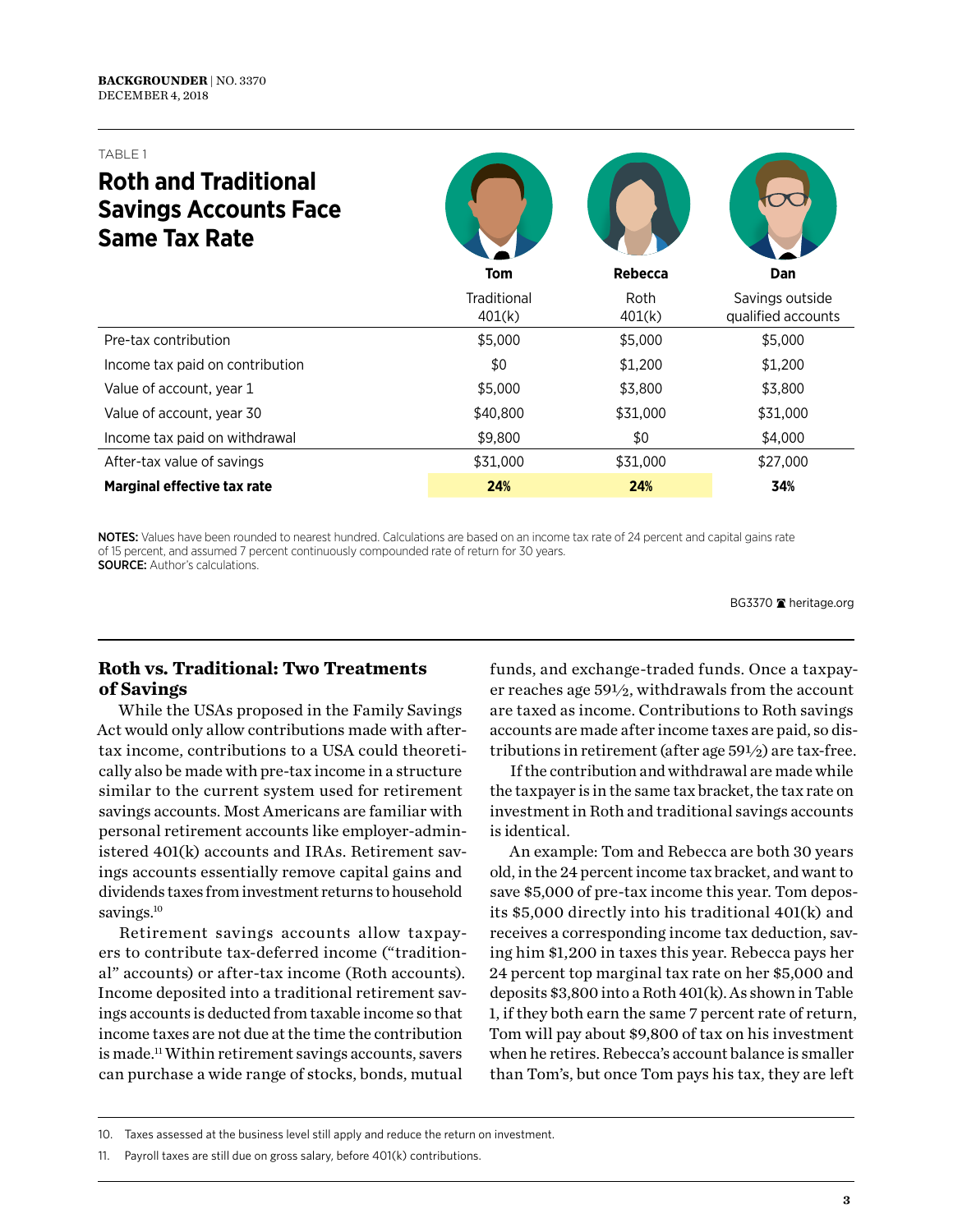with the same after-tax savings and face the same marginal effective tax rate.12

Tom and Rebecca's similarly situated friend Dan also saved \$5,000 of pre-tax income this year but did not deposit it in a retirement savings account. He has to pay income tax on his contribution and a 15 percent tax on his capital gain (the growth of his investment). His effective marginal tax rate is  $34$  percent.<sup>13</sup>

The U.S. income tax system increases Dan's tax rate on his income when he saves it, thus discouraging him from setting money aside for the future. Dan is likely to save less for retirement than Tom and Rebecca and consume more of his income in his 30s. When the tax system makes saving less attractive (compared to spending the money today), it can slow down capital formation and thus hamper gross domestic product (GDP) growth.

The U.S. income tax system systematically discourages savings and investment because it begins with the Haig–Simons definition of income: consumption plus change in net worth.<sup>14</sup> The income tax system double-taxes savers because tax is levied first when the income is earned and a second time on the growth of the savings. The growth of the savings is simply the compensation for waiting to use the income, so the system double-taxes savers compared to those who spend their income today. The lower tax rate on capital gains and dividends (top rate of 20 percent on long-term capital gains vs. 37 percent top marginal rate on income) and retirement savings accounts helps move the income tax toward a more neutral treatment of savings. A zero percent rate on capital gains and dividends would be closer to neutral.

**Differences Between Roth and Traditional Accounts.** In practice, there are important differences between the tax treatment of traditional and Roth-style

savings accounts. When given the option between the two accounts, taxpayers who choose a Roth are essentially betting that their future tax rate will be higher than their current rate. This trade-off is different for different taxpayers and it changes over their lifetime.

Even if the accounts have the same after-tax value, some people may perceive the accounts differently. Behavioral economist Richard Thaler explained that traditional accounts with an up-front income tax deduction give "taxpayers an immediate reward for contributing."15 This perceived front-loaded benefit may increase savings. Because tax is levied when sums are disbursed, people also tend to keep money in traditional accounts longer for fear of having to pay the inevitable tax.

On the other hand, Harvard economist John Beshears and co-authors show that people contribute more to Roth-style accounts when given the option.16 Many savers have a set amount they want to save, and confusion over the pre-tax/post-tax distinction leads Roth savers to contribute more on an equivalent posttax basis. In the example above, if Rebecca wanted to have the same \$5,000 contribution to her Roth 401(k) she would have to save \$6,579, paying \$1,579 in taxes and depositing \$5,000 in the account. As a result of saving more initially and paying the tax immediately, Rebecca would end up with over \$40,800 in after-tax savings—\$9,800 more than Tom. In the aggregate, the direction of the behavioral incentive is uncertain and does not justify one account style over another.

There are also important differences in the incentives for politicians and ease of administration. Some fear that contributing to a Roth account and paying taxes up-front could leave room for a future Congress to apply taxes to Roth earnings, eliminating the guarantee of tax-free withdrawals. This would revoke the current tax advantage.17 The traditional tax-deferral

<sup>12.</sup> This is most simply illustrated by dividing each saver's taxes paid by their corresponding tax base.

<sup>13.</sup> The marginal effective tax rate is 1 minus the ratio between after tax and pre-tax return. This is a simplified example without accounting for discounting taxes in different time periods and other timing complications.

<sup>14.</sup> Robert Murray Haig, "The Concept of Income—Economic and Legal Aspects," in Robert Murray Haig, ed., *The Federal Income Tax* (New York: Columbia University Press, 1921), pp. 1–28,<https://archive.org/details/cu31924020062935/page/n7> (accessed November 14, 2018).

<sup>15.</sup> Richard H. Thaler, "Psychology and Savings Policies," *The American Economic Review*, Vol. 84, No. 2 (May 1994), pp. 186–192, https://www.jstor. org/stable/2117826?seq=1#metadata\_info\_tab\_contents (accessed November 15, 2018).

<sup>16.</sup> By one estimate, this Roth effect could increase savings by as much as 26 percent. John Beshears et al., "Does Front-Loading Taxation Increase Savings? Evidence from Roth 401(k) Introductions," Harvard Business School, August 24, 2014, [http://www.hbs.edu/faculty/Publication%20](http://www.hbs.edu/faculty/Publication%20Files/front-loading_taxation_b10a2f45-48ff-45ff-9547-99039cf8e9da.pdf) [Files/front-loading\\_taxation\\_b10a2f45-48ff-45ff-9547-99039cf8e9da.pdf](http://www.hbs.edu/faculty/Publication%20Files/front-loading_taxation_b10a2f45-48ff-45ff-9547-99039cf8e9da.pdf) (acessed November 15, 2018), and John N. Friedman, "Tax Policy and Retirement Savings," Brown University and National Bureau of Economic Research, November 30, 2015, [https://eml.berkeley.edu/~burch/](https://eml.berkeley.edu/~burch/retirement_tax_policy_final.pdf) [retirement\\_tax\\_policy\\_final.pdf](https://eml.berkeley.edu/~burch/retirement_tax_policy_final.pdf) (accessed November 15, 2018).

<sup>17.</sup> Deborah L. Jacobs, "Why—and How—Congress Should Curb Roth IRAs," Forbes, March 26, 2012, https://www.forbes.com/sites/ deborahljacobs/2012/03/26/why-and-how-congress-should-curb-roth-iras/#3492273f17f8 (accessed November 15, 2018).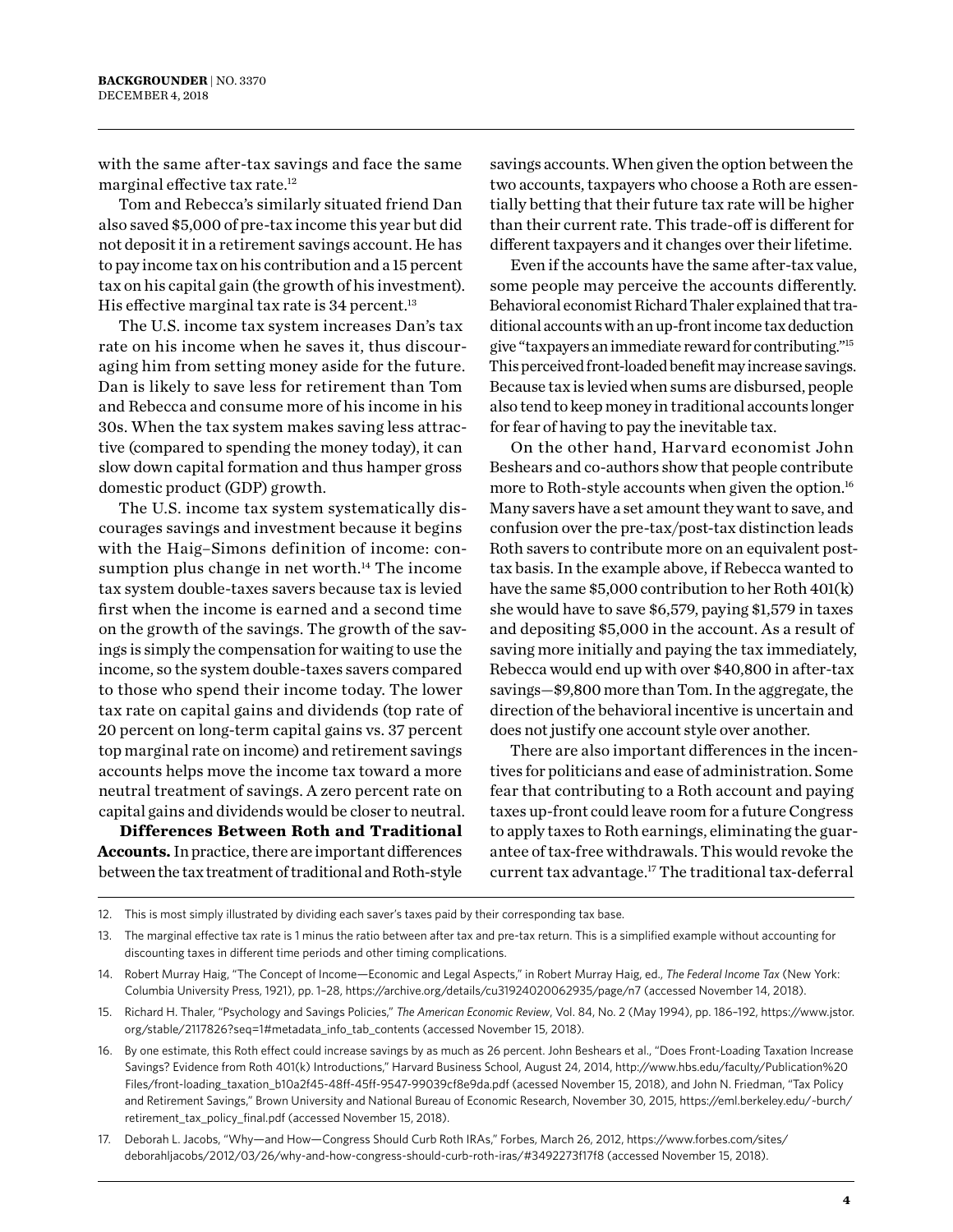method may then be politically safer as it is more difficult to require that taxes be paid retroactively. Of course, there is fear over the fiscal outlook of the United States, with unsustainable debt potentially leading to significantly higher taxes in the future.

There is little evidence, however, that a future Congress that wants to raise taxes on savers will overlook tax-deferred accounts. Roth accounts have "untaxed gains," but traditional accounts will tend to be systematically larger since they have yet to be taxed. There are always new and innovative ways to increase taxes, and the Roth/traditional distinction is unlikely to deter future revenue-seeking tax writers.

After-tax Roth-style accounts benefit from the administrative simplicity of not having to track deposits once the tax is paid. Traditional tax-deferred accounts necessitate more intrusive and burdensome reporting and compliance rules to track the value of investments as the account balance is drawn down. If the taxes are paid before contributions to the accounts are made, there is no need for further government involvement.

#### **USAs Boost Savings**

The introduction of a USA gives more Americans access to the savings benefits that are currently only available for retirement and education savings. USAs simply make the lower tax rates on saving more accessible to a larger number of people for a larger number of reasons. When taxes on savings go down and when restrictions on what people can use their savings for go down, households and individuals save more.

Retirement savings accounts show that, when given the option to save without the income tax penalty, households save more. Harvard economist Daniel Benjamin estimates that roughly 50 percent of  $401(k)$  balances represent new private savings.<sup>18</sup> Economists Glenn Hubbard and Jonathan Skinner find that a "conservative estimate of the effect of IRAs on personal saving" shows that 26 cents of every dollar of IRA contributions represents new savings. They suspect the true effect "is actually somewhat larger."<sup>19</sup> Other studies have found similarly large effects of lower taxes on capital gains and dividends.<sup>20</sup>

Skeptics point to some studies that find only small increases to household saving.<sup>21</sup> For example, Harvard economist Raj Chetty and co-authors found that after a 1999 tax reform, only 1 percent of the change in retirement account contributions were actually changes to total savings—indicating that most savings account contributions may simply be transfers of existing savings from taxable to nontaxable accounts.<sup>22</sup> Other studies, including estimates from the Brookings Institution, also found that retirement savings accounts have small shortrun effects on savings.<sup>23</sup> Regardless of the magnitude of the savings response, lower taxes on saving mean people are left with more money because the government takes less of it.

Even the small increases in savings compound over time. The Brookings study showed that over the course of 30 years or more, the retirement savings accounts raise savings between 3 percent and 17 percent, which represents a "substantial cumulative

18. Daniel J. Benjamin, "Does 401(k) Eligibility Increase Saving? Evidence from Propensity Score Subclassification," Journal of Public Economics, Vol. 87 (2003), pp. 1259–1290, <https://pdfs.semanticscholar.org/bb24/812845012f56b908170f6634dc679d8a0f6c.pdf>(accessed November 19, 2018).

19. R. Glenn Hubbard and Jonathan S. Skinner, "Assessing the Effectiveness of Saving Incentives," Journal of Economic Perspectives, Vol, 10, No. 4 (Fall 1996), p. 80, <https://pubs.aeaweb.org/doi/pdf/10.1257%2Fjep.10.4.73>(accessed November 15, 2018).

20. Raj Chetty and Emmanuel Saez estimate that the tax cut caused total regular dividend payouts to rise by 20 percent within 1.5 years of the 2003 reform and "made the capital market reshuffle funds out of lower-growth firms…toward other ventures with greater expected value." Jesse Edgerton tempers these results in his 2010 paper. Raj Chetty and Emmanuel Saez, "The Effects of the 2003 Dividend Tax Cut on Corporate Behavior: Interpreting the Evidence," University California–Berkley, undated, [https://eml.berkeley.edu/~saez/chetty-saezAEA06.](https://eml.berkeley.edu/~saez/chetty-saezAEA06.pdf) [pdf](https://eml.berkeley.edu/~saez/chetty-saezAEA06.pdf) (accessed November 15, 2018), and Jesse Edgerton, "Effects of the 2003 Dividend Tax Cut: Evidence from Real Estate Investment Trusts," Federal Reserve Board, 2010,<https://www.federalreserve.gov/pubs/feds/2010/201034/201034pap.pdf> (accessed November 15, 2018).

21. Brendan Duke, "Universal Savings Account Proposal in New Republican Tax Bill Is III-Conceived," Center on Budget and Policy Priorities, September 19, 2018, [https://www.cbpp.org/research/federal-tax/universal-savings-account-proposal-in-new-republican-tax-bill-is-ill](https://www.cbpp.org/research/federal-tax/universal-savings-account-proposal-in-new-republican-tax-bill-is-ill-conceived)[conceived](https://www.cbpp.org/research/federal-tax/universal-savings-account-proposal-in-new-republican-tax-bill-is-ill-conceived) (accessed November 15, 2018), and Raj Chetty et al., "Active vs. Passive Decisions and Crowd-Out in Retirement Savings Accounts: Evidence from Denmark," The Quarterly Journal of Economics, Vol. 129, No. 3 (2014), pp. 1141–1219.

22. Chetty et al., "Active vs. Passive Decisions and Crowd-Out in Retirement Savings Accounts: Evidence from Denmark."

23. Eric M. Engen, William G. Gale, and John Karl Scholz, "Do Saving Incentives Work?" Brookings Papers on Economic Activity No. 1 (1994), pp. 85–180,<https://www.jstor.org/stable/pdf/2534631.pdf>(accessed November 15, 2018), and Orazio P. Attanasio and Thomas DeLeire, "The Effect of Individual Retirement Accounts on Household Consumption and National Saving," The Economic Journal, Vol. 112, No. 481 (July 2002), pp. 504–538,<https://www.albany.edu/~mj770/530/AD-saving.pdf> (accessed November 15, 2018).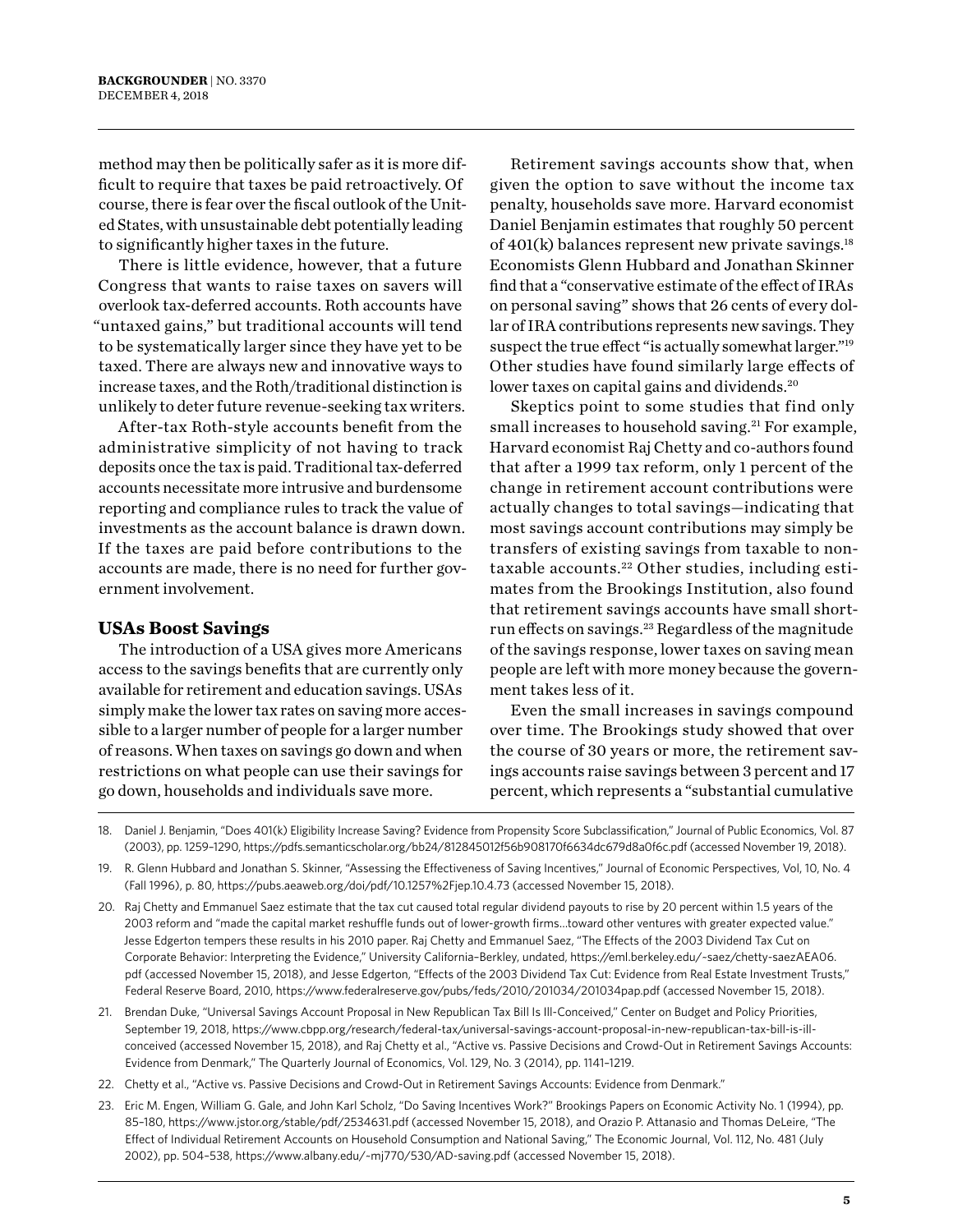impact on the capital stock."24 A larger capital stock the sum of investment less depreciation over time increases the size of the economy and increases per capita GDP.

**Could a USA Reduce Savings Rates?** Some have claimed that a USA could hurt savings rates, especially among low-income and middle-income households. If the introduction of a USA allows people to shift their savings out of retirement accounts, they could then spend their savings before retirement, leaving them less prepared for the future, the reasoning goes.25Evidence from international experiences with USAs shows the opposite effect.

USAs in Canada, called Tax-Free Savings Accounts (TFSAs), do not crowd out existing tax-preferred retirement savings. Using data from a survey of financial security, University of Ottawa economist Adam Lavecchi found that TFSA contributions come from existing tax-disadvantaged savings or new savings, not existing tax-deferred retirement accounts.26 Furthermore, in the U.K., low-income savers using a USA earning between £9,500 and £20,000 (about \$12,000 and \$26,000) reported a 23 percent increase in savings that would not have otherwise been saved or invested.<sup>27</sup>

There is little evidence that tax-advantaged savings accounts decrease savings. Most of the literature shows the opposite effect; saving increases when people can use accounts that remove the income tax's penalty on saving. USAs increase savings.

#### **USAs Simplify Saving**

USAs help people save in two important ways: (1) Reducing double taxation increases the attractiveness

of putting money away for the future, and (2) USAs simplify the rules that govern savings accounts. USAs prevent retirement account leakage, fix complicated taxes on unrealized gains, allow people to self-insure against future costs, and incentivize the private sector to help people save more.

**USAs Support Retirement Saving.** Retirement savings accounts are the primary private saving vehicle for most Americans. When people need emergency money, they often withdraw or borrow from their retirement account. Retirement experts call this "leakage." By one estimate, leakage reduces wealth in U.S. retirement accounts by about 25 percent.<sup>28</sup>

Exacerbating this problem are the taxes and regulatory hurdles that are designed to increase the cost of accessing retirement savings early. Many savers must withdraw additional money just to cover the 10 percent tax penalty for withdrawing money before age 59½.29

Savers are penalized if they improperly access their savings before retirement. USAs fix this problem by allowing a less-restrictive savings option for those who need it.30 USAs have:

**Fewer rules, more savings.** The current system discourages saving among Americans who are reticent to lock up their savings until retirement. Especially for young savers, uncertainty about their future and complexity of retirement account rules lowers participation in retirement accounts and the amount contributed. USAs can encourage savings in new populations by making the process of saving less complex.

- 25. Duke, "Universal Savings Account Proposal in New Republican Tax Bill Is Ill-Conceived."
- 26. Adam M. Lavecchia, "Tax-Free Savings Accounts: Who Uses Them and How?" University of Ottawa Working Paper No. 1802E, January 2018, [https://pdfs.semanticscholar.org/14cf/ae18f13215d1f010fdca8b2736de945381fd.pdf?\\_ga=2.148039733.320791662.1540238802-](https://pdfs.semanticscholar.org/14cf/ae18f13215d1f010fdca8b2736de945381fd.pdf?_ga=2.148039733.320791662.1540238802-401782580.1540238802) [401782580.1540238802](https://pdfs.semanticscholar.org/14cf/ae18f13215d1f010fdca8b2736de945381fd.pdf?_ga=2.148039733.320791662.1540238802-401782580.1540238802) (accessed November 15, 2018).
- 27. Organization for Economic Cooperation and Development, "Encouraging Savings Through Tax-Preferred Accounts," OECD Tax Policy Study No. 15, 2007, [https://www.oecd-ilibrary.org/taxation/encouraging-savings-through-tax-preferred-accounts\\_9789264031364-en](https://www.oecd-ilibrary.org/taxation/encouraging-savings-through-tax-preferred-accounts_9789264031364-en) (accessed November 15, 2018).
- 28. Anne Tergesen, "The \$210 Billion Risk in Your 401(k)," The Wall Street Journal, October 10, 2018, [https://www.wsj.com/articles/defaults-on-](https://www.wsj.com/articles/defaults-on-401-k-loans-dent-retirement-wealth-1539192648)[401-k-loans-dent-retirement-wealth-1539192648](https://www.wsj.com/articles/defaults-on-401-k-loans-dent-retirement-wealth-1539192648) (accessed November 15, 2018).
- 29. Each plan has different rules that allow certain qualified early distributions. Internal Revenue Service, "Plan Feature Comparison Chart: Choose a Retirement Plan," Tax Exempt and Government Entities, <https://www.irs.gov/pub/irs-pdf/p4484.pdf> (accessed November 19, 2018).
- 30. Chris Edwards, "Universal Savings Accounts Can Fix 401(k) Leakage," Cato at Liberty blog, October 12, 2018, [https://www.cato.org/blog/](https://www.cato.org/blog/universal-savings-accounts-can-fix-401k-leakage) [universal-savings-accounts-can-fix-401k-leakage](https://www.cato.org/blog/universal-savings-accounts-can-fix-401k-leakage) (accessed November 15, 2018).

<sup>24.</sup> Jonathan McCarthy and Han N. Pham, "The Impact of Individual Retirement Accounts on Savings," Current Issues in Economics and Finance, Vol. 1, No. 6 (September 1995), <https://pdfs.semanticscholar.org/79b4/d9adb16a6c0400ded555da863d903806d649.pdf>(accessed November 15, 2018), and Hubbard and Skinner, "Assessing the Effectiveness of Saving Incentives" p. 80.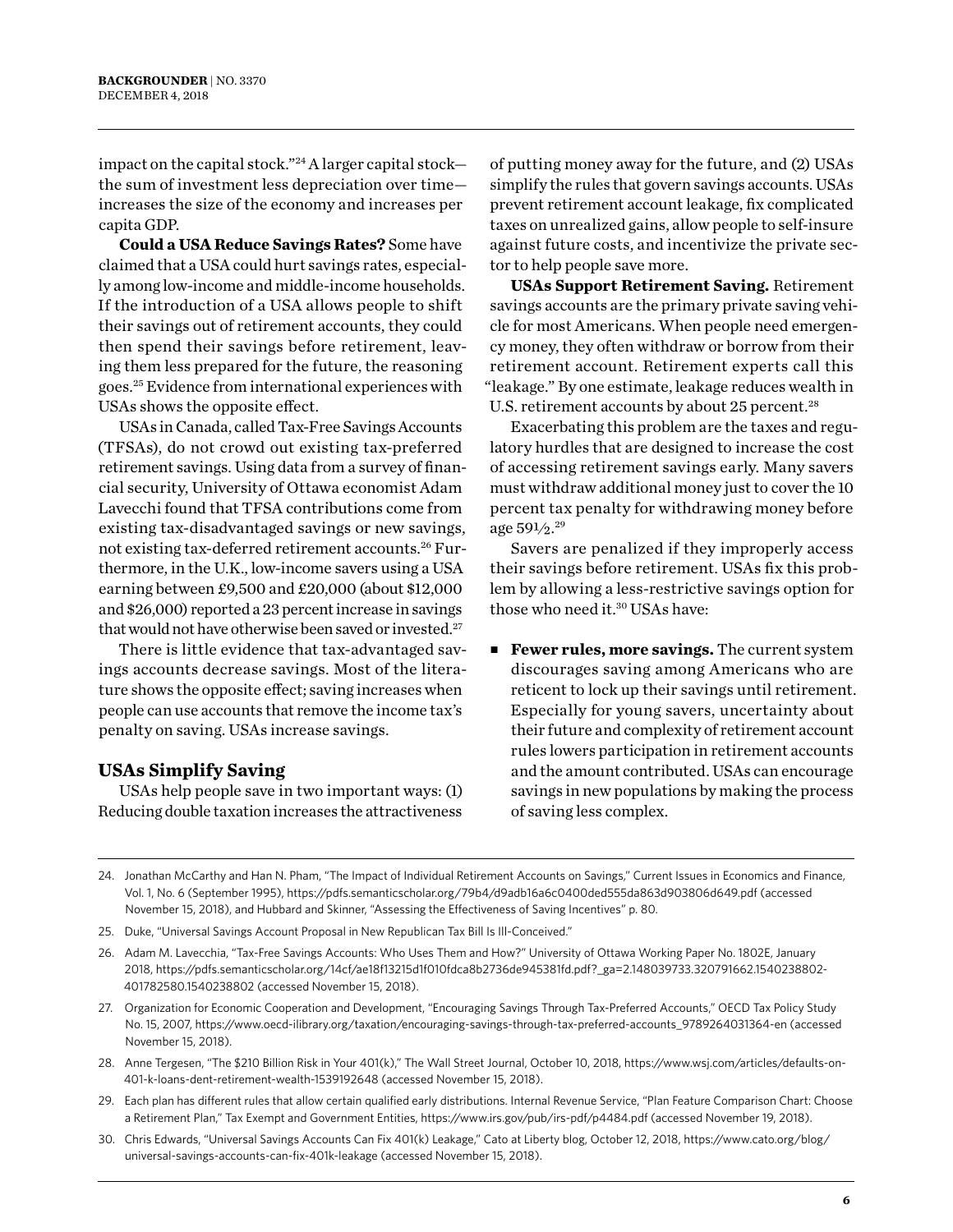**E** Lower taxes on unrealized gains. Mutual funds that realize a gain by selling assets typically distribute that gain to the fund's investors once a year. Even if the gain is reinvested into the fund, taxpayers are liable for capital gains taxes on their share of the distributed profit. Thus, a taxpayer can have a positive tax liability on income that is still held in the fund. If the saver buys in to the fund right before the gains are distributed, he could owe tax on gains realized before he made the purchase.31 The complexity of this tax system entirely falls away for investments held in a USA, because the gains are not taxed.

**Simpler Rules than Insurance.** Many forms of insurance are simply complicated Roth-style USAs provided by an intermediary with strings attached. Consider a "home warranty" that will replace broken or aging appliances, up to some limit. By paying a monthly insurance bill, people are essentially paying down the cost of future repairs. In the meantime, the insurance company invests the money so they can pay for a replacement refrigerator in the future. The insurance payout is tax-free, but the insurance company generally keeps a large part of the gain. A saver, on the other hand, could put the money she would have paid in insurance premiums into a USA. The invested amounts will earn a return that accrues to her, not the insurance company. If the saver encounters an unexpected cost, she can withdraw some of her funds to cover the expense. Often, insurance is used to cushion future uncertainty, but in many cases, insurance policies serve other purposes.32 A USA is like a self-insurance program, but with a USA the taxpayer is allowed to keep the investment growth.

**The Private Sector Encourages Savings.** In Canada, the private-sector providers of USA-style accounts help to promote the accounts and have

an incentive to help savers meet their saving goals. Because the accounts would be privately managed, banks all across America would compete for the new business. Ryan Bourne and Chris Edwards explain that "Canadian news media and financial institutions have extensively marketed the accounts, which has helped promote a culture of saving."33

#### **USAs Help Low-Income Families**

Complex rules and early withdrawal penalties on retirement saving most negatively affect low-income households. The complexity discourages less-sophisticated savers from using the accounts at all, and taxes on early withdrawals are largely paid by the lowest-income Americans.

Following the introduction of USAs in the U.K. and Canada, moderate-income households were the most responsive. Low-income and moderate-income savers represent over 50 percent of account holders in both countries, and contributions as a percentage of income are highest for low-income earners.34 Special-purpose savings accounts with complicated rules discourage low-income savers from participating. USAs expand access by helping low-income savers overcome concerns about liquidity—the ease of accessing savings.

Tax penalties for improperly accessing special-purpose accounts fall most heavily on the lowest-income participants. Research from the Internal Revenue Service found that the lowest-income group in their study was 31 percent "more likely than other income groups to take a net taxable withdrawal when they experience an income shock."35 A study by the Urban Institute similarly found that the likelihood of early withdrawal "is highest among the youngest adults, those without college degrees, blacks, and those with the lowest income and assets."36 This problem could be ameliorated by the introduction of USAs.<sup>37</sup>

- 35. Robert Argento, Victoria L. Bryant, and John Sabelhaus, "Early Withdrawals from Retirement Accounts During the Great Recession," Internal Revenue Service, November 2013,<https://www.irs.gov/pub/irs-soi/14rpearlywithdrawalretirement.pdf> (accessed November 15, 2018).
- 36. Barbara A. Burtrica, Shelia R. Zedlewski, and Philip Issa, "Understanding Early Withdrawals from Retirement Accounts," Urban Institute Retirement Policy Discussion Paper No. 10-02, May 2010, [http://beta.accesstofinancialsecurity.org/sites/default/files/](http://beta.accesstofinancialsecurity.org/sites/default/files/UnderstandingEarlyWithdrawalsfromRetirementAccounts_UrbanInstitute_1.pdf) [UnderstandingEarlyWithdrawalsfromRetirementAccounts\\_UrbanInstitute\\_1.pdf](http://beta.accesstofinancialsecurity.org/sites/default/files/UnderstandingEarlyWithdrawalsfromRetirementAccounts_UrbanInstitute_1.pdf) (accessed November 15, 2018).

37. Bourne and Edwards, "Tax Reform and Savings: Lessons from Canada and the United Kingdom."

<sup>31.</sup> Tom Herman, "Mutual-Fund Investors, Beware: There's a Tax Trap Waiting for You," The Wall Street Journal, October 21, 2018, [https://www.](https://www.wsj.com/articles/mutual-fund-investors-beware-theres-a-tax-trap-waiting-for-you-1540174141) [wsj.com/articles/mutual-fund-investors-beware-theres-a-tax-trap-waiting-for-you-1540174141](https://www.wsj.com/articles/mutual-fund-investors-beware-theres-a-tax-trap-waiting-for-you-1540174141) (accessed November 15, 2018).

<sup>32.</sup> Many forms of life insurance, for example, are used primarily for tax planning to avoid double taxation on estates.

<sup>33.</sup> Ryan Bourne and Chris Edwards, "Tax Reform and Savings: Lessons from Canada and the United Kingdom," Cato Institute Tax & Budget Bulletin No. 77, May 1, 2017,<https://object.cato.org/sites/cato.org/files/pubs/pdf/tbb-77-update-2.pdf>(accessed November 15, 2018).

<sup>34.</sup> Organization for Economic Cooperation and Development, "Encouraging Savings Through Tax-Preferred Accounts," p. 37.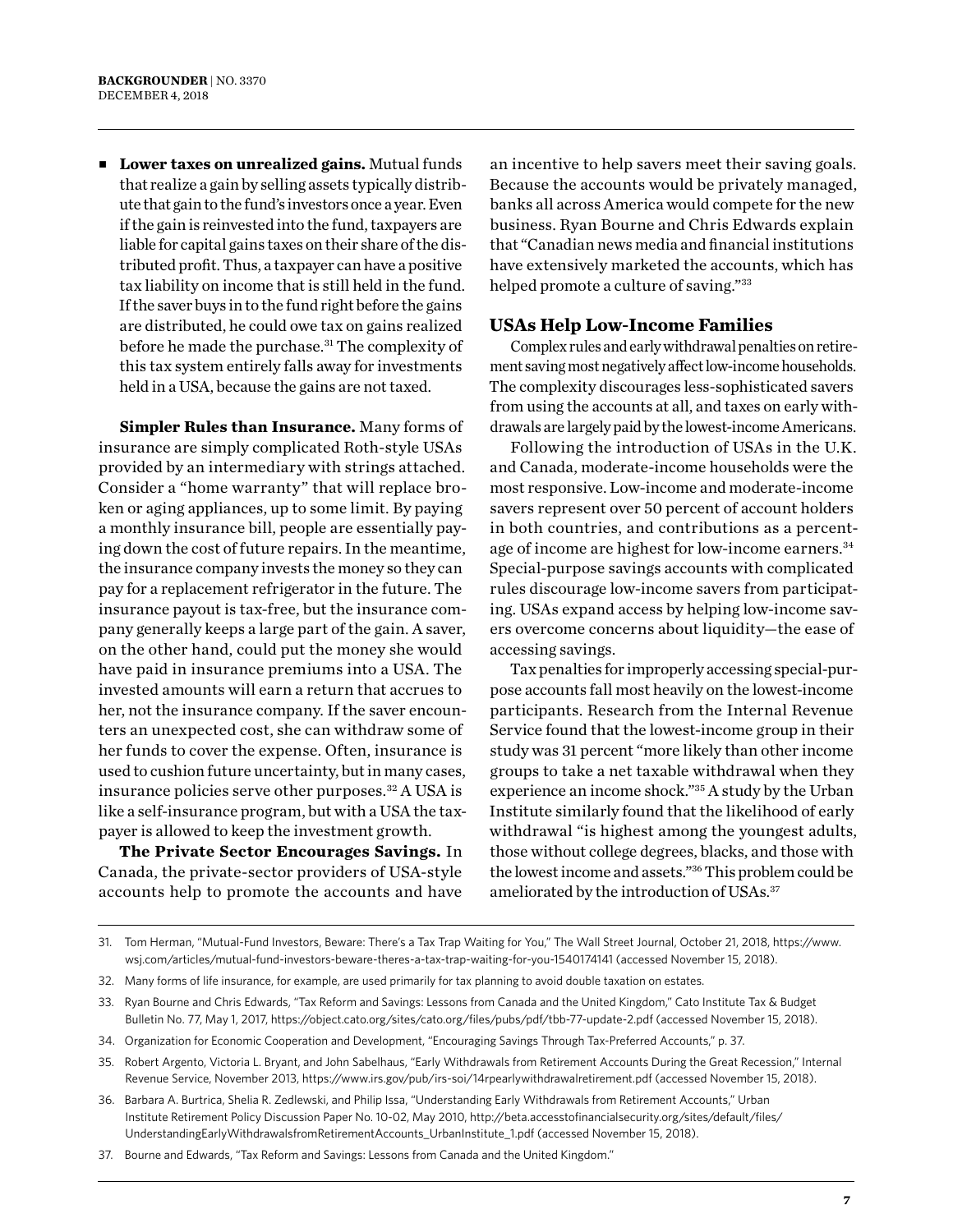Critics of USAs rightly point out that a majority of tax filers have a low-enough income that they currently do not have to pay capital gains or dividends taxes.38 The zero percent tax bracket applies to single taxpayers with adjusted gross income of up to \$38,600, or \$77,200 for married couples filing jointly in 2018.39 This static analysis of the percentage of taxpayers below the 15 percent capital gains tax threshold is misleading. Incomes tend to rise significantly over a person's lifetime, so a saver today may not have to pay capital gains taxes, but once he is ready to spend the savings, it is much more likely that he will be in a higher tax bracket.

The rules and penalties on retirement savings accounts are only a small barrier for affluent Americans. The barrier primarily discourages low-income and middle-income Americans from saving for fear of locking up precious resources for multiple decades. Those who do contribute to a retirement account and subsequently lose a job or have another negative income shock, are penalized if they improperly access their savings. A USA gives the option of tax-preferred saving, currently used primarily by more affluent Americans, to those who may be reticent to put savings away for several decades and who face uncertainty about future income flows.

#### **International Experience with USAs**

USAs have proven successful around the world. Canada, the U.K., and South Africa have programs that are ideal models for U.S. implementation and that show the success of more flexible savings options. All three examples are simple Roth-style accounts that are widely popular with savers of all income levels.

**United Kingdom Individual Savings Accounts.**  The U.K. offers Individual Savings Accounts (ISAs) that allow annual after-tax contributions of up to £20,000 (around U.S. \$26,000) a year with no income or lifetime contribution limits; withdrawals are taxfree and can be made any time for any reason. The accounts are popular and widely used. Forty-three percent of British adults hold an account and 55 percent of account holders contributed in 2016.40 In a review of ISAs, Ryan Bourne and Chris Edwards find that the accounts "are popular with people at all income levels," and "relative to their incomes, lower earners hold more in their ISAs than higher earners."<sup>41</sup> In 2016, 52 percent of ISA holders earned less than £20,000.42

**Canadian Tax-Free Savings Accounts.** Canada also has a version of USAs called Tax-Free Savings Accounts (TFSAs). Introduced in 2009, TFSAs supplement existing retirement savings accounts and allow Canadian \$5,500 (around U.S. \$4,200) of yearly aftertax contributions in 2018. Yearly contribution limits can be rolled over to future years, so an eligible person who opens an account in 2018 could contribute up to \$57,500 Canadian (around U.S. \$43,000) in the year he opens the account.<sup>43</sup> Withdrawals are tax-free and can be made any time, for any reason. In 2015, 40 percent of all Canadian households contributed to a TFSA.44 In that same year, 53 percent of account holders earned less than Canadian \$50,000 (around U.S. \$38,000).45

**South African Tax-Free Savings Accounts.** In 2015, South Africa introduced new Tax-Free Savings Accounts (TFSAs) to help boost non-retirement savings. The after-tax accounts have a R33,000 (around

38. Duke, "Universal Savings Account Proposal in New Republican Tax Bill Is Ill-Conceived."

- 41. Bourne and Edwards, "Tax Reform and Savings: Lessons from Canada and the United Kingdom."
- 42. HM Revenue & Customs, "Individual Savings Account (ISA) Statistics," Table 9.7.
- 43. Government of Canada, "Tax-Free Savings Account (TFSA), Guide for Individuals," Contribution limits: 2009–2012, \$5,000; 2013–2014 and 2016–2018, \$5,000; 2015, \$10,000, [https://www.canada.ca/en/revenue-agency/services/forms-publications/publications/rc4466/tax-free](https://www.canada.ca/en/revenue-agency/services/forms-publications/publications/rc4466/tax-free-savings-account-tfsa-guide-individuals.html)[savings-account-tfsa-guide-individuals.html](https://www.canada.ca/en/revenue-agency/services/forms-publications/publications/rc4466/tax-free-savings-account-tfsa-guide-individuals.html) (accessed November 19, 2018).
- 44. Government of Canada, "Household Contribution Rates for Selected Registered Savings Accounts, Census of Population, 2016," September 13, 2018,<https://www12.statcan.gc.ca/census-recensement/2016/as-sa/98-200-x/2016013/98-200-x2016013-eng.pdf> (accessed November 15, 2018).
- 45. Canada Revenue Agency, "Tax-Free Savings Account 2017 Statistics (2015 contribution year) Table 1C: TFSA Holders by Total Income Class," <https://www.canada.ca/content/dam/cra-arc/migration/cra-arc/gncy/stts/tfsa-celi/2015/tbl01c-eng.pdf>(accessed November 19, 2018).

<sup>39.</sup> 2018 long-term capital gains tax brackets, 0 percent if adjusted gross income is \$38,600 or less (single), \$77,200 (joint); 15 percent for those below \$425,801 (single), \$479,001 (joint), and a top rate of 20 percent.

<sup>40.</sup> HM Revenue & Customs, "Individual Savings Account (ISA) Statistics," August 2018, data for 2015 to 2016, Table 9.8, [https://assets.](https://assets.publishing.service.gov.uk/government/uploads/system/uploads/attachment_data/file/737394/Full_Statistics_Release_August_2018.pdf) [publishing.service.gov.uk/government/uploads/system/uploads/attachment\\_data/file/737394/Full\\_Statistics\\_Release\\_August\\_2018.pdf](https://assets.publishing.service.gov.uk/government/uploads/system/uploads/attachment_data/file/737394/Full_Statistics_Release_August_2018.pdf) (accessed November 15, 2018).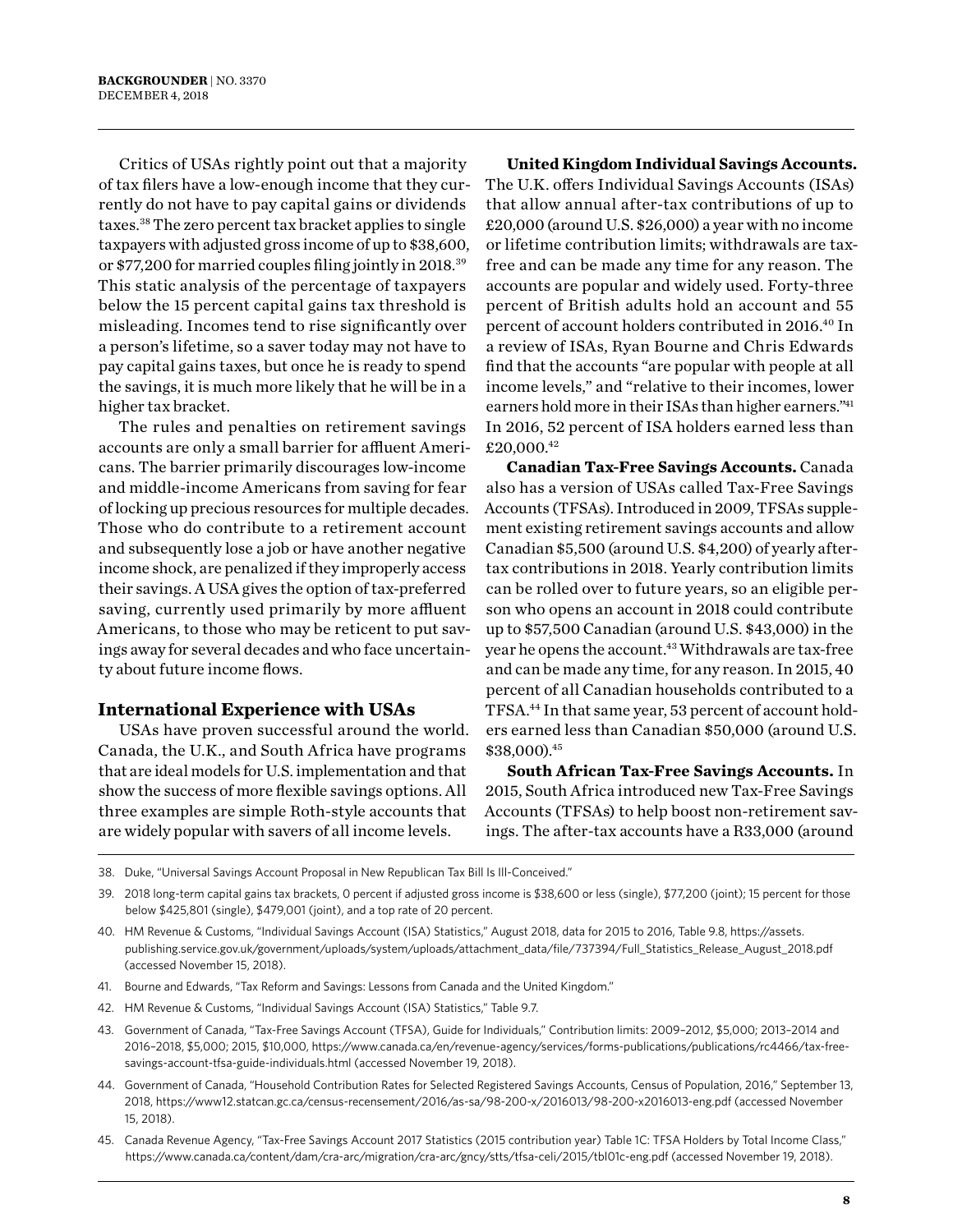U.S. \$2,300) annual contribution limit and a R500,000 (around U.S. \$35,000) lifetime contribution limit.46 Since their creation in 2015, about 460,000 accounts have been opened and, according to one industry expert, first-time savers opened more than 13 percent of accounts.47 Although there are limited English-language resources on South African TFSAs, they seem to be gaining popularity, as one survey found that the number of accounts opened in the second year they were available almost doubled the number opened in the first year.<sup>48</sup>

#### **Revenue Effects**

The revenue impact of USAs depends on the size of the yearly contribution limit and the rate of use by savers. The Joint Committee on Taxation estimates that the \$2,500-a-year USA proposed in the Family Savings Act would lower federal revenue by \$8.6 billion over 10 years, not accounting for any economic growth.49 At the other extreme, an unlimited USA would be equivalent to eliminating all capital gains and dividends taxes, which the Tax Foundation estimates would reduce revenues by \$1,683 billion over 10 years, or \$979 billion when accounting for the 2.7 percent larger economy due to more investment.50

There is also a significant revenue difference between Roth and traditional accounts due to the timing of tax collection. Because Congress budgets and scores the revenue impact of bills over 10 years, traditional accounts will appear to lose more revenue because taxpayers take the deduction up-front and do not pay taxes until years later. On the other hand, Roth accounts understate the reduced revenue in the 10-year window because the lost capital gains tax revenue tends to be further in the future.

Over the complete lifecycle of a savings account, the government would likely earn slightly more revenue from traditional accounts. The government tends to have a lower discount rate than individuals do, so waiting to collect the revenue is less costly for the government, especially if the investment gain includes a supernormal return (above the normal return for delaying current consumption).<sup>51</sup>

The \$8.6 billion revenue reduction from the small USA included in the Family Savings Act is less than the 10-year cost of the U.S. tax credit program for clean-fuel burning vehicles and refueling properties. A revenue-neutral USA with a \$10,000 annual limit, about four times more generous than the current proposal, could be added to the tax code by also eliminating the current biodiesel tax credit.<sup>52</sup> Eliminating these or other tax credits would replace narrowly targeted tax benefits for special interests with broad-based benefits for all Americans.

#### **Recommendations for Congress**

USAs lower taxes on saving and help families build their own financial security through a single, simple, and flexible account. Congress should capitalize on the bipartisan support for helping Americans save more of their own money by passing the largest and most user-friendly USA possible. Congress should:

■ **Create a USA.** After-tax savings accounts have proven successful at supporting savers and giving them the flexibility to save for their own priorities. The USA proposal included in the Family Savings Act is a good first step toward simplifying the American savings system and removing tax disincentives to saving.

- 50. Tax Foundation, "Options For Reforming America's Tax Code," 2016, [https://files.taxfoundation.org/20170130145208/TF\\_Options\\_for\\_](https://files.taxfoundation.org/20170130145208/TF_Options_for_Reforming_Americas_Tax_Code.pdf) [Reforming\\_Americas\\_Tax\\_Code.pdf](https://files.taxfoundation.org/20170130145208/TF_Options_for_Reforming_Americas_Tax_Code.pdf) (accessed November 19, 2018).
- 51. York, "The Complicated Taxation of America's Retirement Accounts."
- 52. The Heritage Foundation, "Reduce Spending Through the Tax Code," Blueprint for Balance, June 11, 2018, [https://www.heritage.org/blueprint](https://www.heritage.org/blueprint-balance/blueprint-balance/reduce-spending-through-the-tax-code)[balance/blueprint-balance/reduce-spending-through-the-tax-code.](https://www.heritage.org/blueprint-balance/blueprint-balance/reduce-spending-through-the-tax-code)

<sup>46.</sup> South African Research Service, "Tax Free Investments," June 25, 2018, [http://www.sars.gov.za/TaxTypes/PIT/Pages/Tax%20Free%20](http://www.sars.gov.za/TaxTypes/PIT/Pages/Tax%20Free%20Investments.aspx) [Investments.aspx](http://www.sars.gov.za/TaxTypes/PIT/Pages/Tax%20Free%20Investments.aspx) (accessed November 15, 2018).

<sup>47.</sup> Amanda Visser, "The Ins and Outs of Tax-Free Savings," Press Reader, February 1, 2018, [https://www.pressreader.com/south-africa/finweek](https://www.pressreader.com/south-africa/finweek-english-edition/20180201/281702615140277)[english-edition/20180201/281702615140277](https://www.pressreader.com/south-africa/finweek-english-edition/20180201/281702615140277) (accessed November 15, 2018).

<sup>48.</sup> Intellidex, "A Study of Tax-Free Savings Account Takeup in South Africa," July 2017, SaveTaxFree.co.za, [http://www.intellidex.co.za/wp](http://www.intellidex.co.za/wp-content/uploads/2017/07/TFSA-Survey-Report-2017-Live-Version-FINAL.pdf)[content/uploads/2017/07/TFSA-Survey-Report-2017-Live-Version-FINAL.pdf](http://www.intellidex.co.za/wp-content/uploads/2017/07/TFSA-Survey-Report-2017-Live-Version-FINAL.pdf) (accessed November 15, 2018).

<sup>49.</sup> Joint Committee on Taxation, "Estimated Revenue Effects of H.R. 6757, The 'Family Savings Act Of 2018,' as Amended, Scheduled for Consideration by the House Of Representatives on September 27, 2018," JCX-80-18, [https://www.jct.gov/publications.](https://www.jct.gov/publications.html?func=startdown&id=5147) [html?func=startdown&id=5147](https://www.jct.gov/publications.html?func=startdown&id=5147) (accessed November 19, 2018).